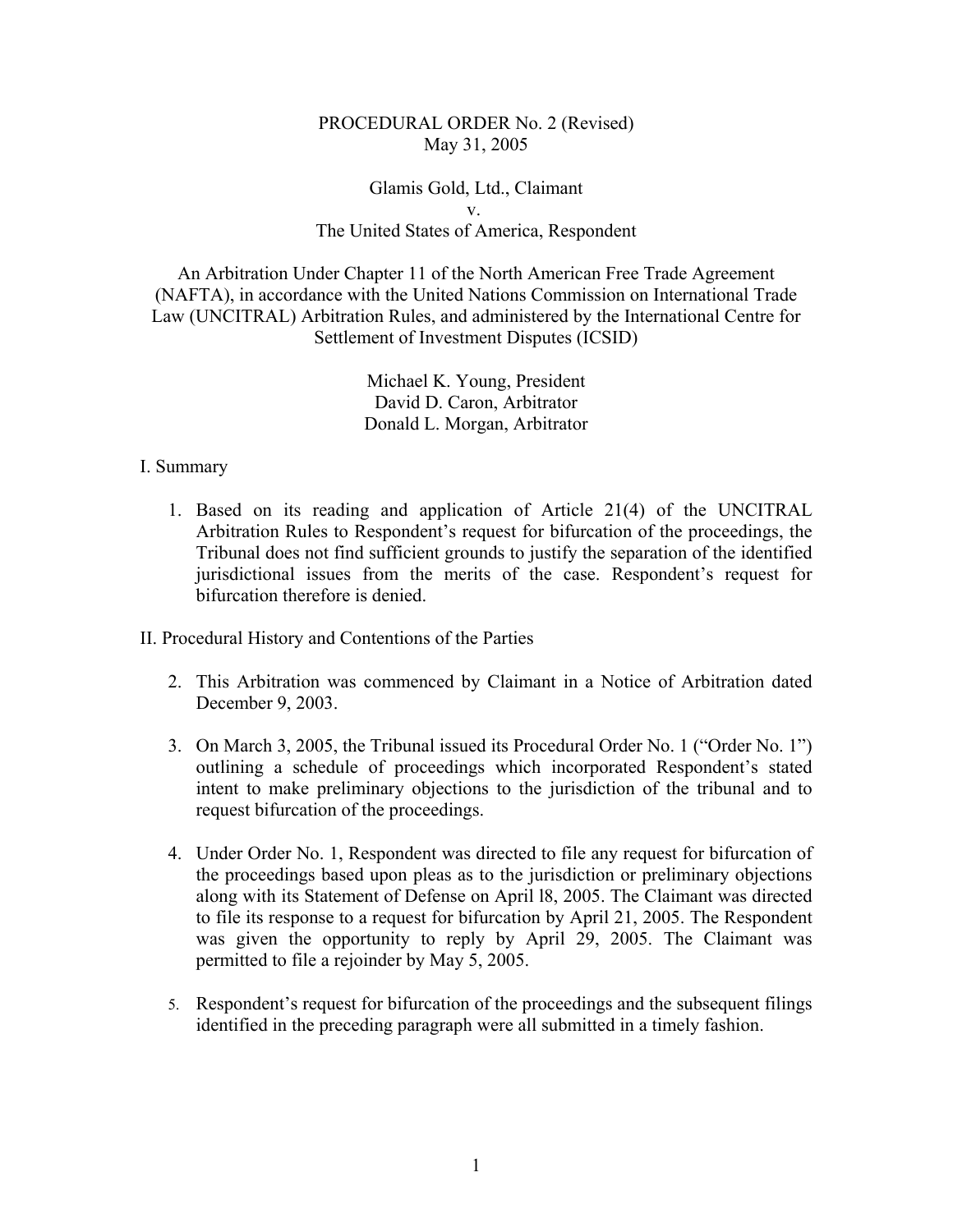- 6. The Tribunal indicated in Order No. 1 that it would expeditiously issue a decision regarding bifurcation and inform the Parties as appropriate of changes to the schedule of proceedings.
- III. Applicable Law
	- 7. The applicable procedural rules are the UNCITRAL Arbitration Rules.
	- 8. Article 21(4) of the UNCITRAL Arbitration rules provides:

"In general, the arbitral tribunal should rule on a plea concerning its jurisdiction as a preliminary question. However, the arbitral tribunal may proceed with the arbitration and rule on such a plea in their final award."

- 9. Article 21(4) establishes a presumption in favor of the tribunal preliminarily considering objections to jurisdiction. Simultaneously, however, Article 21(4) does not require that pleas as to jurisdiction must be ruled on as preliminary questions. The choice not to do so is left to the tribunal's discretion.<sup>1</sup>
- 10. Parties direct the Tribunal's attention to a significant number of arbitral awards and commentary on the subject of jurisdiction, bifurcation, and justiciability. The majority of these sources do not involve UNCITRAL Rule 21(4). Most importantly, these sources often do not involve rules with a presumption in favor of the preliminary consideration of pleas as to jurisdiction and are not directly relevant to the tribunal's considerations.
- 11. In examining the drafting history of Article 21(4) of the UNICTRAL Rules, the Tribunal finds that the primary motive for the creation of a presumption in favor of the preliminary consideration of a jurisdictional objection was to ensure efficiency in the proceedings. Importantly, the Tribunal reads the presumption in favor of preliminarily considering an objection to jurisdiction as an instruction to the Tribunal and clearly not as an absolute right of the requesting party.
- 12. This Tribunal in examining the various sources finds that Article 21(4) contains a three fold test.
	- a. First, in considering a request for the preliminary consideration of an objection to jurisdiction, the tribunal should take the claim as it is alleged by Claimant.
	- b. Second, the "plea" must be one that goes to the "jurisdiction" of the tribunal over the claim. For example, the presumption in Article 21(4)

<sup>&</sup>lt;sup>1</sup> The exercise of this discretion is implicit in a number of decisions in proceedings governed by the UNCITRAL Arbitration Rules. See e.g. *Canfor Corporation v. United States of America*, Decision on the Place of Arbitration, Filing of a Statement of Defense and Bifurcation of the Proceedings, (January 23, 2004), ¶ 46 (Rule "allows an arbitral tribunal to rule on its jurisdiction as a preliminary question,")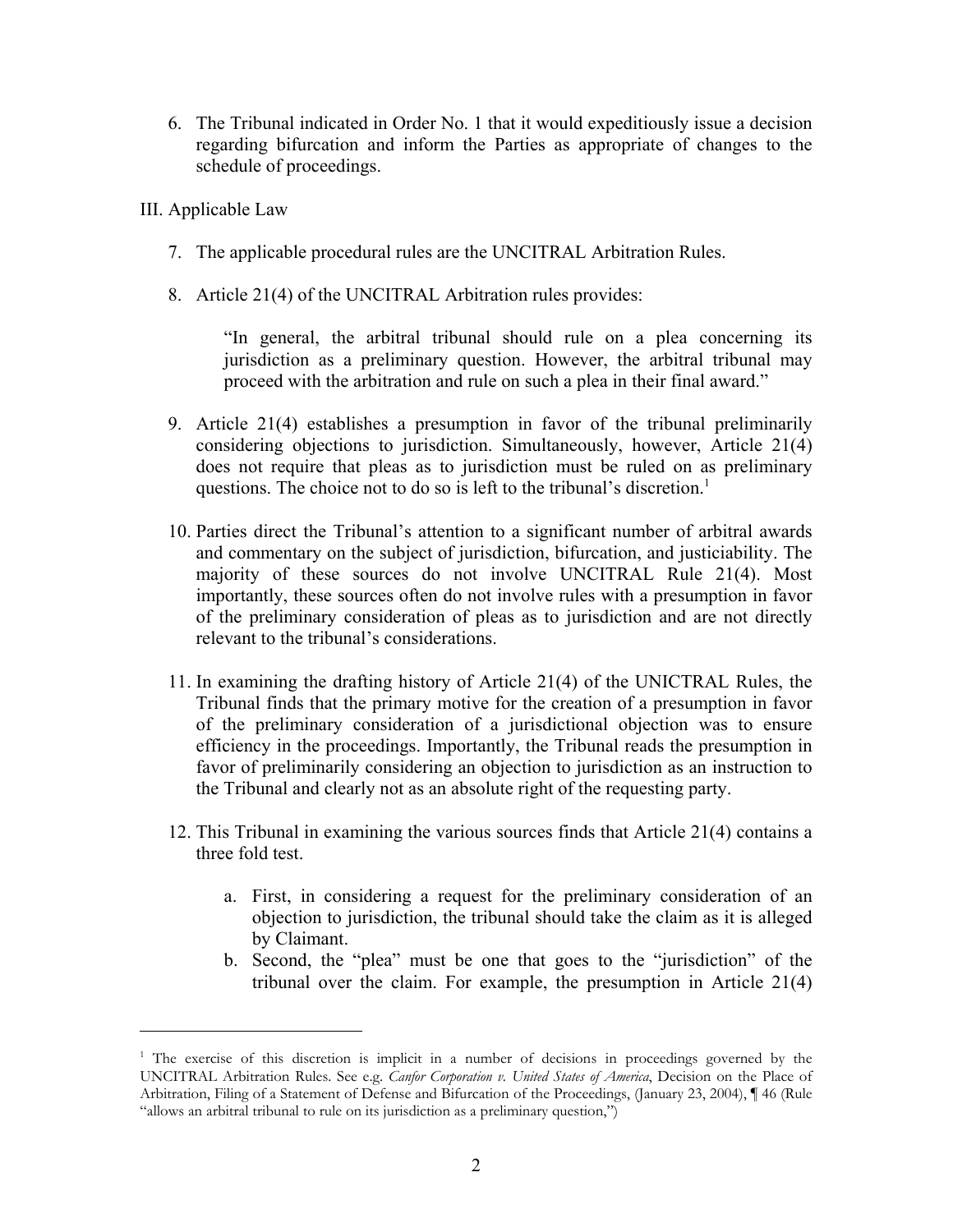would not apply to a request to bifurcate the proceedings between a liability phase and a damages phase. Likewise, Article 21(4) would not apply to a request that the Tribunal first consider whether the actions complained of were the cause of the loss, even though such a determination might be efficient overall for the proceedings. The Tribunal does not mean to suggest that such a request can not be made to the Tribunal under, for example, Article 15(1), but rather seeks to emphasize that the presumption in favor of bifurcation contained in Article 21(4) extends only to pleas as to the jurisdiction of the tribunal.

- c. Third, if an objection is raised to the jurisdiction of the tribunal and a request is made by either party that the objection be considered as a preliminary matter, the tribunal should do so. The tribunal may decline to do so when doing so is unlikely to bring about increased efficiency in the proceedings. Considerations relevant to this analysis include, *inter alia*, (1) whether the objection is substantial inasmuch as the preliminary consideration of a frivolous objection to jurisdiction is very unlikely to reduce the costs of, or time required for, the proceeding; (2) whether the objection to jurisdiction if granted results in a material reduction of the proceedings at the next phase (in other words, the tribunal should consider whether the costs and time required of a preliminary proceedings, even if the objecting party is successful, will be justified in terms of the reduction in costs at the subsequent phase of proceedings); and (3) whether bifurcation is impractical in that the jurisdictional issue identified is so intertwined with the merits that it is very unlikely that there will be any savings in time or  $cost<sup>2</sup>$
- IV. The Contentions of the Parties
	- 13. In its Request for Bifurcation, the Respondent advances two preliminary objections to the jurisdiction of the Tribunal: (1) that Claimant's claims under NAFTA Article 1105(1) based upon three federal actions taking place in October 1999, December 1999, and November 2000 are time-barred under the limitation period set forth in NAFTA Article 1117(2); and (2) that Claimant's claims under NAFTA Article 1110 are not ripe because the Claimant cannot assert that it "has incurred" a loss as a result of California state measures as required by NAFTA Article 1117(1).
	- 14. The Claimant argues that it has properly pleaded its claims with respect to NAFTA Article 1105 and Article 1110. Claimant argues that bifurcation would

<sup>2</sup> *See e.g., Methanex Corporation* and *United States of America*, Partial Award on Jurisdiction (NAFTA Chapter Eleven, 7 Aug. 2002), at 37 ¶ 110, 160 (footnote omitted), *reprinted in* 14 *World Trade & Arbitration Materials* 109, 146, 186, 188-89 (No. 6, 2002); *Methanex Corp.* and *United States of America*, Letter from the Tribunal President to the Parties' counsel (NAFTA Chapter Eleven, 2 Jun. 2003), at 1-3, *available at* http://naftalaw.org; and Bank

*Markazi Iran and The Federal Reserve Bank of New York*, Award No. 595-823-3 (16 Nov. 1999), Dissenting Opinion of Mohsen Aghahosseini (13 Jun. 2000), at 26.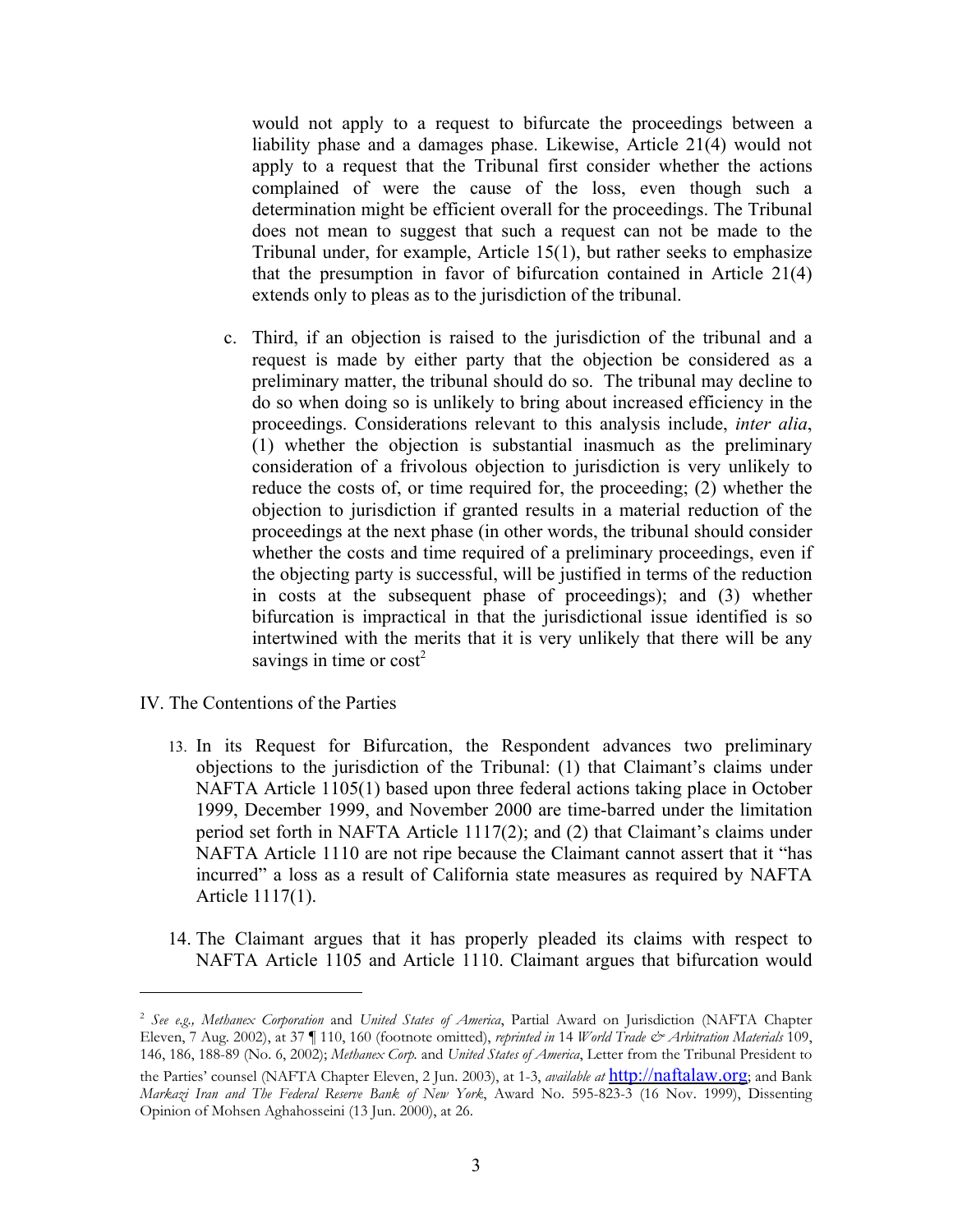result in unwarranted delay since its claims arise from a common set of facts that will eventually need to be addressed at a merits phase. In Claimant's view, the Tribunal will have to perform "the same comprehensive review of the federal and state mining approval process that will decide the merits of this dispute."<sup>3</sup>

- 15. Respondent disagrees arguing that Claimant in its Article 1105 claim is impermissibly attempting to "bundle" actions taken at different time by separate governmental entities into a single measure as a basis for its claim.
- V. Decision of the Tribunal
	- 16. The Tribunal is not persuaded that the proceedings should be bifurcated at this time. To do so would not ultimately avoid expense for the Parties, contribute to Tribunal efficiency, or be practical.

*Respondent's Objection that Various Aspects of Claimant's Article 1105 Claim are Time Barred.*

- 17. Respondent objects to Claimant's Article 1105 claim on the ground that three federal actions from October 1999, December 1999, and November 2000, but not all federal actions, mentioned by Claimant are time barred from being considered as "offending measures."
- 18. The Tribunal finds that an objection based on a limitation period for the raising of a claim is a plea as to jurisdiction for the purposes of Article 21(4).
- 19. The Parties dispute whether the several federal actions mentioned in Claimant's Article 1105 claim are each independent bases for an Article 1105 claim or whether they can be "bundled" for the purpose of an Article 1105 claim. In Respondent's view, "[w]hile Glamis, of course, may refer to facts that predate December 9, 2000, as background for its claims, events that predate that time may not form the basis for a finding that the U.S. breached a provision of the NAFTA."<sup>4</sup> It is unclear from the pleadings of Claimant whether the three federal actions to which Respondent directs its objection are asserted as NAFTA claims in and of themselves or as supporting evidence of a later NAFTA claim.
- 20. The Tribunal need not decide which of the references to government actions in Claimant's Notice of Arbitration are asserted as the direct basis of a NAFTA claim and which are asserted as supporting factual evidence of a NAFTA claim. Without prejudice to that question, it is clear that Claimant relies on the January

<sup>3</sup> Claimant's Response at p. 4.

<sup>4</sup> Claimant's Response at p. 4.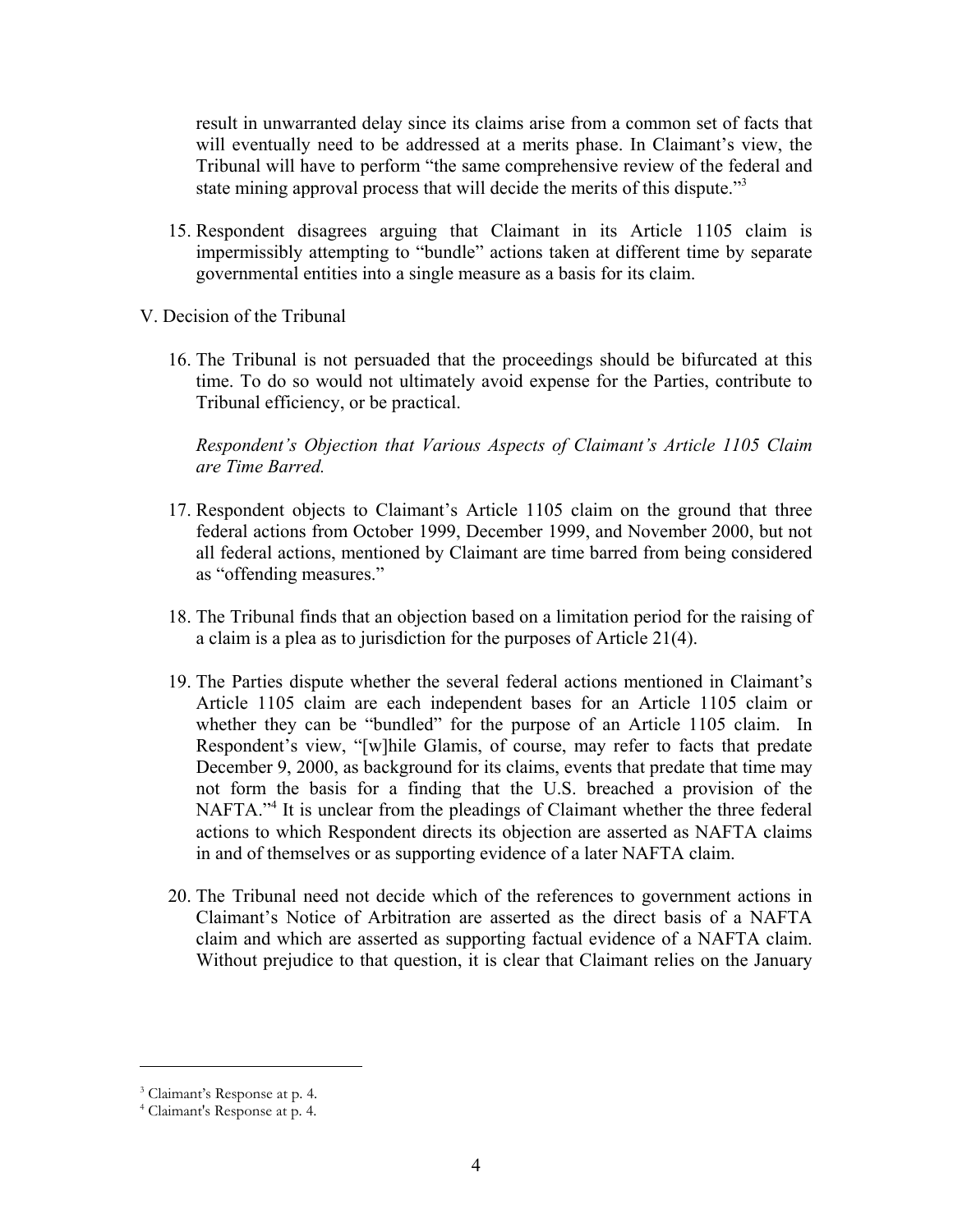17, 2001, Department of Interior Record of Decision and subsequent state and federal acts as a basis for its Chapter 11 claims.<sup>5</sup>

21. The Tribunal notes that even if it were to find the three mentioned federal actions to be time barred, such a finding does not eliminate the Article 1105 claim inasmuch as other federal actions are alleged by Claimant to be a basis for its claim. The potential exclusion of certain events at the merits stage to serve as independent bases of the claim will not in the circumstances of this proceeding exclude the claim in its entirety. Inasmuch as there is no jurisdictional objection to the NAFTA Article 1105 claim as based on the Record of Decision and subsequent acts, the Tribunal does not find the request for preliminary consideration of the objection to the Article 1005 to be justified in that even if the Tribunal were to grant respondent's objection, the cost and time of that proceeding would not be justified in terms of the reduction in costs at the subsequent phase of these proceedings.

*Respondent's Objection that Claimant's Article 1110 Claim is not Ripe because Claimant has not Incurred a Loss.*

- 22. Respondent objects to Claimant's Article 1110 as not ripe because Claimant cannot assert that it "has incurred" a loss as a result of California state measures as required by NAFTA Article 1117(1).
- 23. The Tribunal finds that an objection asserting that claimant has not suffered a loss in accordance with Article 1117(1) is not a plea as to jurisdiction for the purposes of Article 21(4). The requirement that the Claimant establish through evidence the existence of a loss is typically a part of the merits of a case and is not transformed into a jurisdictional limitation by its articulation in a provision of Chapter 11 of NAFTA.
- 24. Respondent alternatively presents its request for bifurcation under the Tribunal general authority over the proceedings under Article 15(1) of the UNCITRAL Rules. $6$
- 25. Considering Respondent's request for bifurcation and preliminary consideration of the 1117(1) under Article 15(1), the Tribunal does not find the request justified and therefore denies Respondent's request. In particular, the Tribunal finds that if it were to bifurcate its consideration of the issue identified, the Tribunal would be immediately confronted with the issue of whether California's laws and policies resulted in an expropriation under Chapter 11 of NAFTA. Since the facts presented to answer the Article 1117(1) issue are likely to be the same facts presented on the expropriation issue, the Tribunal finds the proposed bifurcation

<sup>&</sup>lt;sup>5</sup> Claimant's Response at p. 2 (referring to the January 17, 2001 Record of Decision as "the definitive adverse action.").

<sup>6</sup> Respondent's Reply at p. 10.